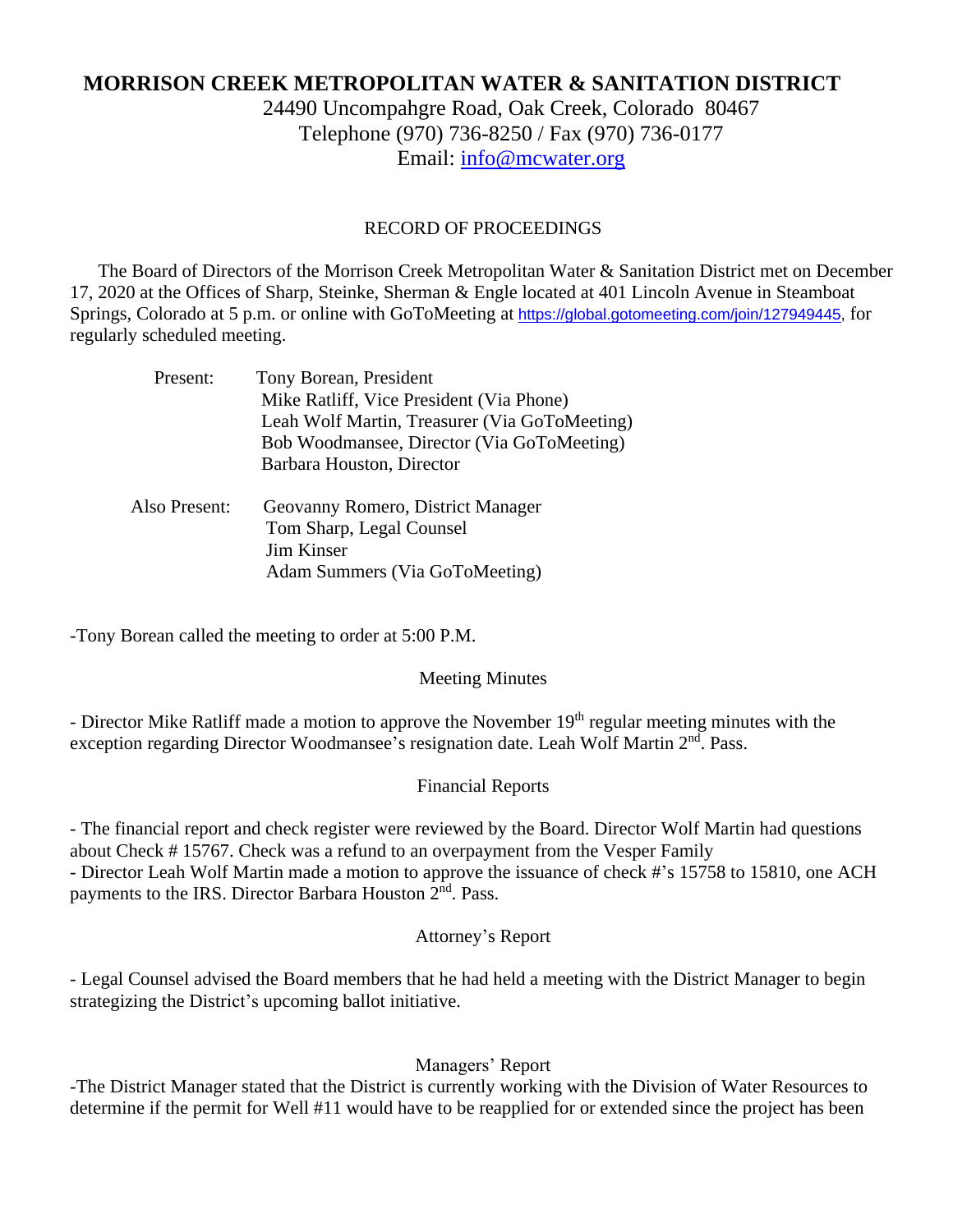postponed until spring of 2021. The District Manger stated that, depending on the type of winter and snowpack, the District might be able to drill earlier in the spring. The District Manager would determine by the end of March whether the early spring drilling would be a viable option, otherwise he would start the process of extending the permit.

- The District's 2021 Budget was submitted to Routt County on time. The County acknowledged receipt and issued acceptance.

- The sewer repair final stage has been postponed until the Spring 2021. The contractor in charge of placing the liner on the repaired section will not be able to make it back to Colorado until then. Work will resume once the contractor can safely perform work in our district.

- The District Manager conducted a meeting with April Sparks, the new representative for the Stagecoach Homeowners Association. The purpose of this meeting was to provide April with history on the District, current operations and the upcoming challenges that the District will face in the near term. The District Manager gave April a tour of the current facilities and showed her a few of the planned projects. The District Manager also informed the Board that he had drafted a small article for the association's newsletter.

- Direct deposit for employee's accounts was discussed. The District Manager inquired about the existence of a reason for which the district was not paying their employees via direct deposit. The Board did not have objections to direct deposit. The District Manger will start the procedures to have employees paid via direct deposit.

- A 5-year Capital Improvement Plan is being developed by the District Manager. The Plan will be developed over the next few months. The Manager will try to have a first draft completed by the end of January.

# Old Business

- Wastewater plant: Mr. Adam Summers provided his update on the receipt of the EIAF Grant awarded to the District by the Department of Labor and Affairs (DOLA) for \$100,000. Mr. Summers explained that this is a great deal for the District since the grant could be used as a match other Grants.

The District Manager working along with Mr. Summers completed and submitted the USDA Grant/Loan application. It was a long process which started with the previous District Manager. Mr. Summers expects to have comments from the USDA as they process the application. The District applied for \$4,750,000. The USDA will later determine how much of the total amount could be given as grants or loans. The District Manager is also researching potential bond attorneys to explore funding mechanisms and their TABOR obligations.

- A secondary mixing zone study and its necessity based on the permit type was again discussed with Mr. Summers. The secondary mixing zone will be using a tracer element which will provide lateral mixing data within the waters of the reservoir. Director Wolf Martin agreed that this study is needed and that regardless of the outcome, it would be beneficial to have the data. The secondary mixing zone study will be conducted in the winter as the last study was performed in the summer. Mr. Summers also explained the possibility of an alternate method where the District could extend the discharge pipe further into the reservoir to access the entire reservoir as a mixing zone. The cost of this alternative is still unclear, but it could possibly be rolled up within the construction of the new wastewater treatment plant.

Director Mike Ratliff made a motion to authorize the General Manager for the expenditure of the secondary mixing zone study as long it does not exceed \$35,000, Director Leah Wolf Martin 2<sup>nd</sup>. Pass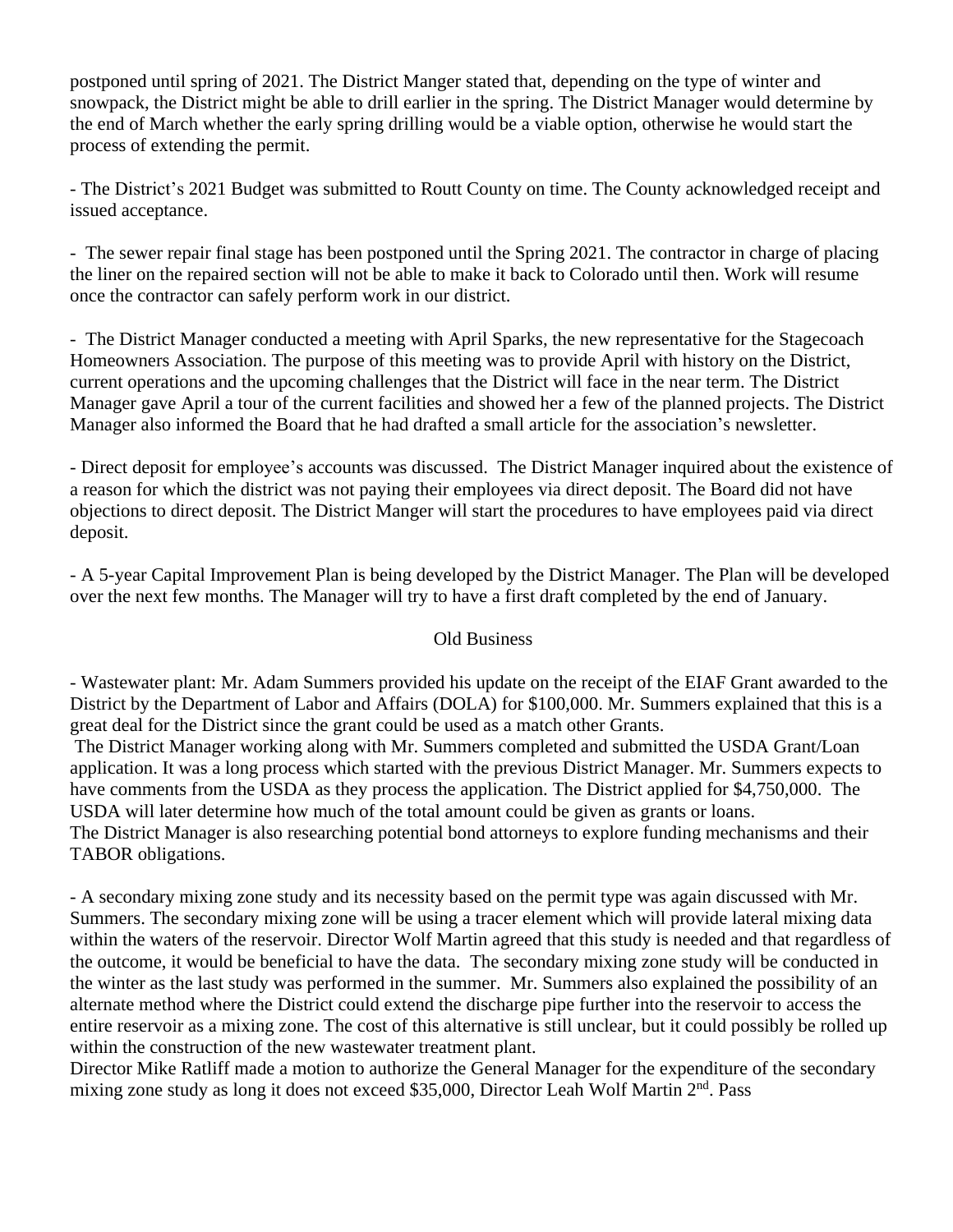- Ballot Initiative: Mr. Tom Sharp stated that the District will likely have to have a vote from the constituents to accept the debt by the District and a second initiative to raise the Mill levy. This is due to the fact that the District is not an "Enterprise" because more than 10% of its revenue comes from property taxes.

The District will need to decide whether they want the County to run our initiative along with their elections in the month of November or if the District wants to run the elections on its own. Regardless of which way the District decides to move forward, the District must be proactive and begin movement towards this initiative as soon as possible. A financial package assessment representing the size of the proposed mill levy should be ready. A bond attorney must be brought up on board to determine that amount.

One of the items Mr. Sharp emphasized, is that the District needs to decide how much of the loan should be backed by the increase in mill levy. The increase in the mill levy should be enough to cover the entire loan without counting on pending grants.

Mr. Sharp also informed the Board that a "Availability of Services fee" could be implemented for all the lots that could be serviced by the District and that are currently vacant.

- The final design for the new lift stations is not yet ready. The District's engineering contractor, CDC, is currently working on the final design and it should be ready late January. The consultant did send an updated tentative cost for the overall project. Once final design has been reached, Duckels Construction should be providing the District with a final price for the entire project. The District Manager spoke on the phone with a representative from Duckels Construction and confirmed that the updated cost provided by CDC is accurate.

- The District Manager addressed the Leave and Holiday Policy to be adopted by the District upon requested changes by Directors. The District Manager clarified that the distribution and collection systems are managed 7 days per week and 24hours per day regardless of the time of the year. The District Manager also specified that as he assessed the needs of the District, he is drafting a more regular "on-call" schedule that would ensure all tests are being performed and safe water being distributed.

Director Woodmansee made a motion to adopt the revised Leave and Holiday Policy. Director Ratliff 2<sup>nd</sup>. Pass.

- The Board discussed once again what should be done with the Berger family's \$1,800 dollar water bill. The General Manager presented evidence that the meter is working correctly, and another reading had been taken weeks after the last reading to ensure its functionality. The Board decided not to forgive the pending bill or reduce the rate of billing but instead the Board will allow payments over a 1year period with no late fees. Director Wolf Martin Made a motion to allow the Berger family to pay their outstanding water bill over a period of 1 year with no late fees or interest. Director Houston 2<sup>nd</sup>. Pass

# New Business

- Award of the construction contract to Duckels Construction for the replacement of the meadow Green Lift Station has been pushed to January if all documents are ready.

- The District Manager addressed the cost-of-living adjustment and compensation for employees during 2021. He asked for a minimum of a 3% increase to the employee's salaries. He also requested that their compensation be studied since he believes the District is currently not competitive with other agencies around the County. The District Manager asked for permission to conduct a salary survey to provide its employees with more competitive salaries. The Board members decided to award a 5% increase to the employee's salaries during 2021 and allow a salary survey by the District Manager.